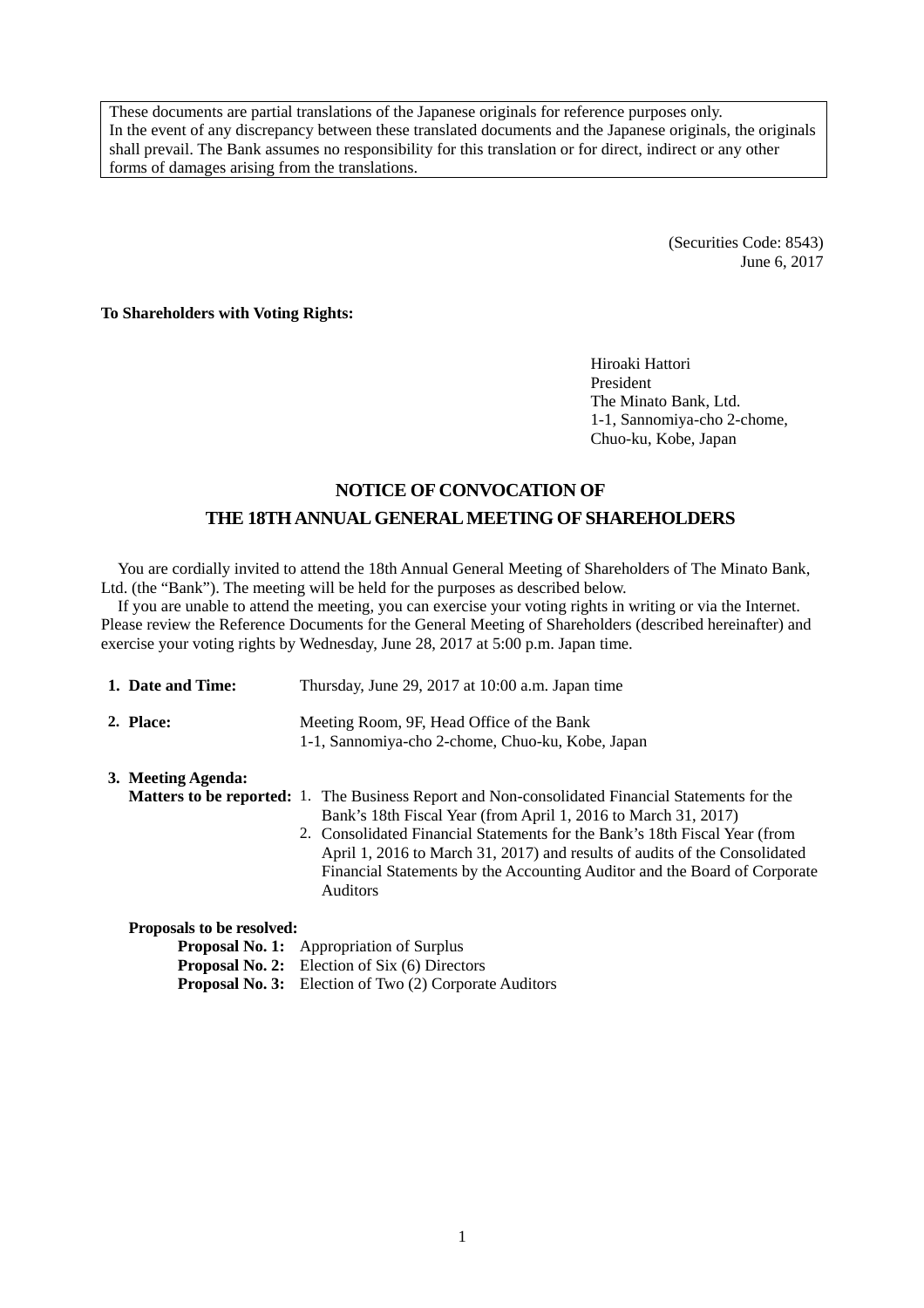### **4. Exercise of Voting Rights:**

(1) Exercise of Voting Rights in Writing (Mail)

Please indicate your vote for or against the proposals on the enclosed Voting Rights Exercise Form and return it so that it is received by Wednesday, June 28, 2017 at 5:00 p.m. Japan time.

(2) Exercise of Voting Rights via the Internet Please exercise your voting rights via the Internet by Wednesday, June 28, 2017 at 5:00 p.m. Japan time.

End

◎ When attending the meeting, please submit the enclosed Voting Rights Exercise Form at the reception desk.

Additionally, to conserve resources, please bring this Notice of Convocation with you.

◎ Of the documents required to be attached to this Notice of Convocation, the following items are posted on the Bank's website (http://www.minatobk.co.jp) and are therefore not included with this document,

pursuant to laws and regulations and Article 24 of the Articles of Incorporation.

(1) Matters Related to Stock Acquisition Rights, etc. of the Business Report

(2) Statements of Changes in Shareholders' Equity and Notes to Non-consolidated Financial Statements of the Non-consolidated Financial Statements

(3) Consolidated Statements of Changes in Shareholders' Equity and Notes to Consolidated Financial Statements of the Consolidated Financial Statements

Accordingly, the Business Report, the Non-consolidated Financial Statements and Consolidated Financial Statements shown in the attached documents are a subset of documents audited by the Corporate Auditors and the Accounting Auditor during preparation of their Audit Reports.

◎ In the event that revisions to the Reference Documents for the General Meeting of Shareholders, the Business Report, the Non-consolidated Financial Statements or the Consolidated Financial Statements are required, the revised items will be posted on the Bank's website (http://www.minatobk.co.jp).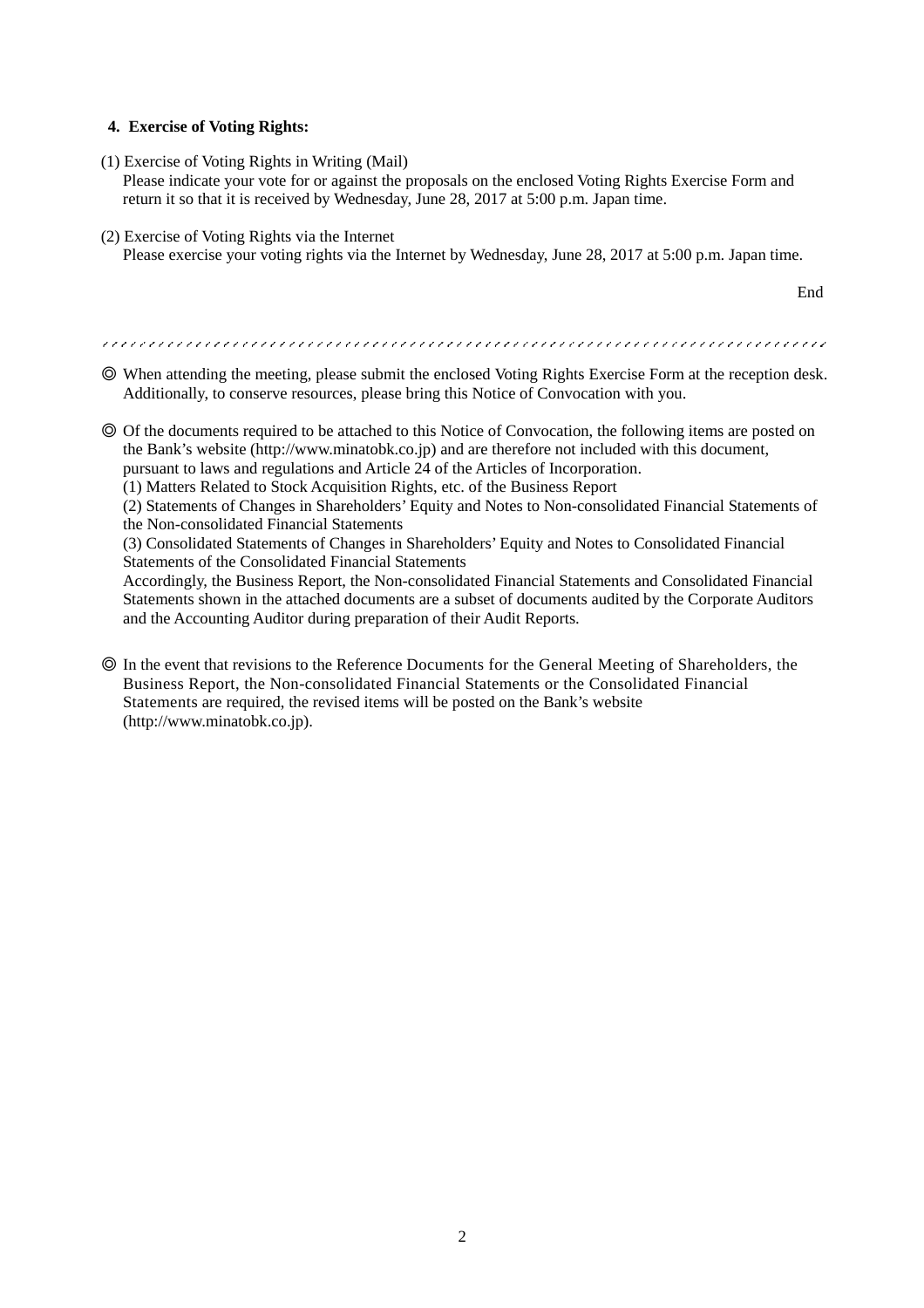# **Reference Documents for the General Meeting of Shareholders**

### **Proposals and References**

#### **Proposal No. 1:** Appropriation of Surplus

In view of the public nature of banks, the Bank holds as its basic policy to expand its management fundamentals, aim to enrich its internal reserves, and implement stable dividends. Under this policy, appropriation of surplus for the fiscal year under review is proposed as follows.

- Matters concerning year-end dividends
- (1) Matters concerning the allotment of dividend property to shareholders and the total amount 50 yen per share of common stock, for a total of 2,051,906,250 yen
- (2) Effective date of distribution of surplus June 30, 2017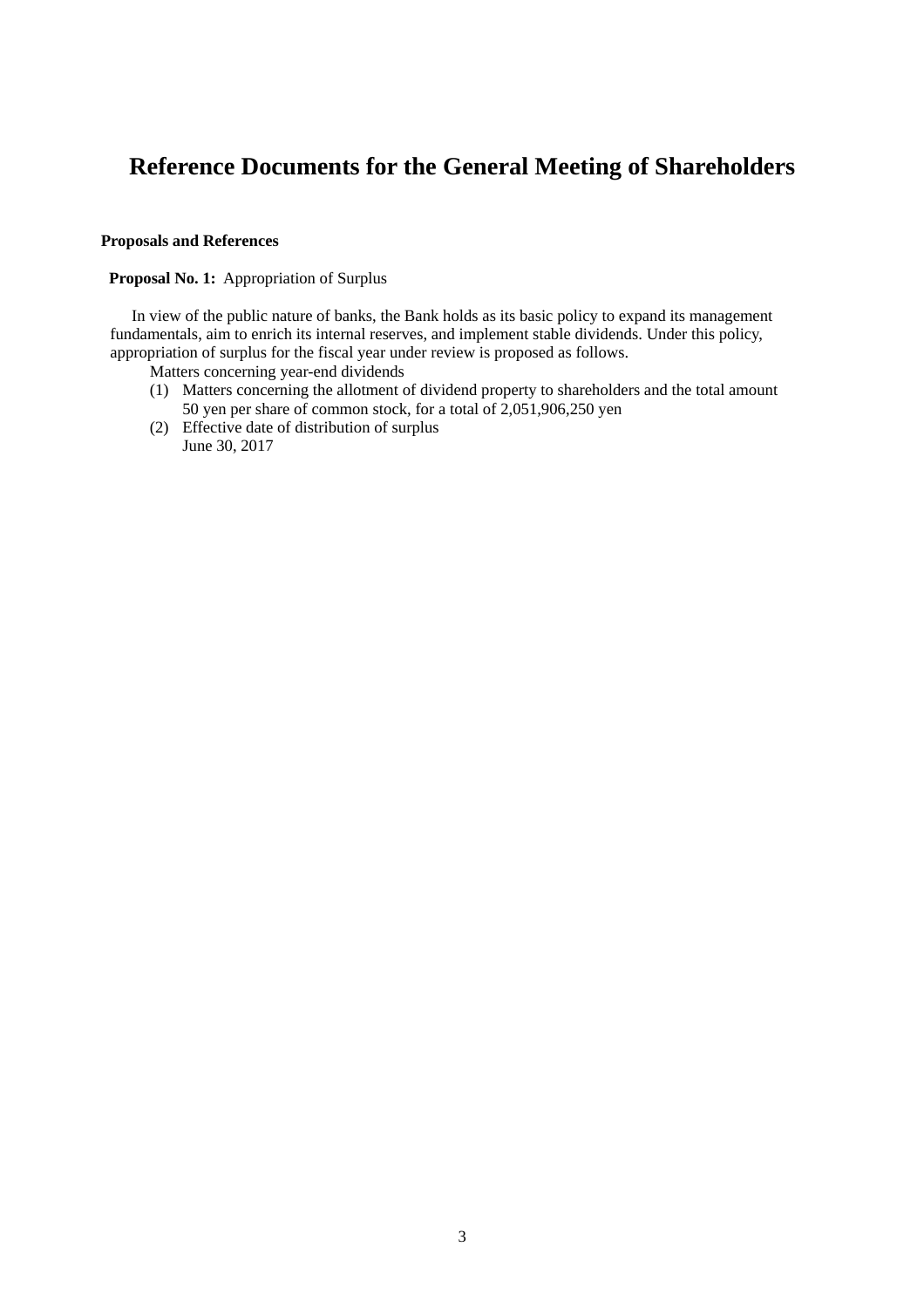### **Proposal No. 2:** Election of Six (6) Directors

The terms of office of five (5) Directors: Messrs. Shunji Ono, Hiroaki Hattori, Hisashi Yasukuni, Tadaharu Ohashi, and Wataru Takahashi will expire at the conclusion of this Annual General Meeting of Shareholders. Accordingly, the election of six (6) Directors is proposed.

The candidates are as follows:

| No.            | Name               |                            | <b>Positions</b>                       | Responsibilities                                                                                                                                           |
|----------------|--------------------|----------------------------|----------------------------------------|------------------------------------------------------------------------------------------------------------------------------------------------------------|
| 1              | Shunji Ono         | [Reelection]               | Chairman<br>(Representative Director)  |                                                                                                                                                            |
| $\overline{c}$ | Hiroaki Hattori    | [Reelection]               | President<br>(Representative Director) | <b>Audit Department</b>                                                                                                                                    |
| 3              | Hisashi Yasukuni   | [Reelection]               | <b>Managing Director</b>               | Credit Planning Department,<br>Credit Department, Credit<br><b>Administration Department</b>                                                               |
| 4              | Tadaharu Ohashi    | [External]<br>[Reelection] | Director<br>(External)                 |                                                                                                                                                            |
| 5              | Wataru Takahashi   | [External]<br>[Reelection] | Director<br>(External)                 |                                                                                                                                                            |
| 6              | Toshikazu Takeichi | [New<br>candidate]         | Senior Managing Executive<br>Officer   | <b>Business Administration</b><br>Department, Corporate Business<br>Department, Region Strategy<br>Department, International<br><b>Business Department</b> |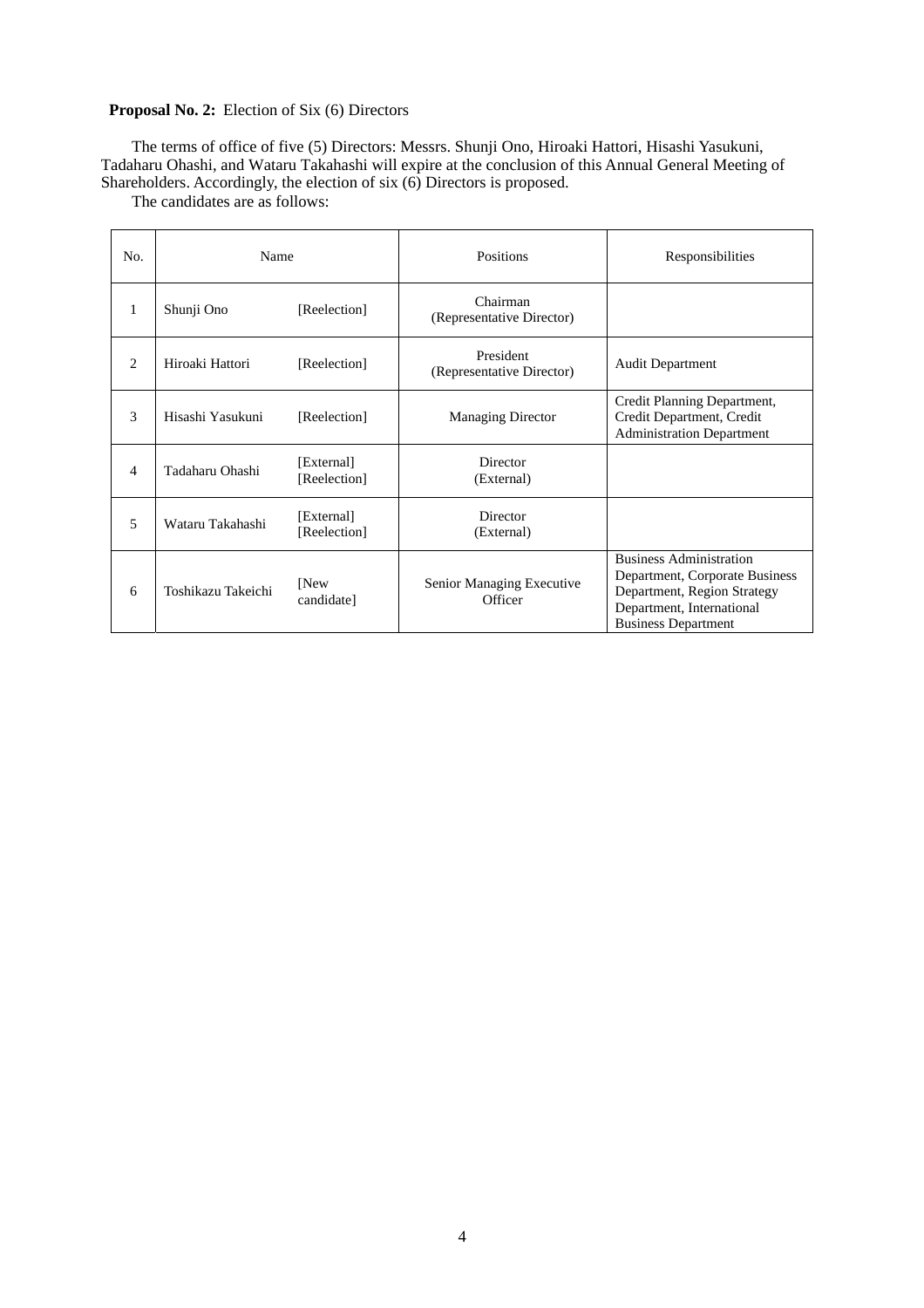| No. | Name                                                                                                                                                                                                                                                                                                                                                                                                                                                                                                                                                                                                                                                                                                                                                                                                                                                                                                                                                      | Past experience, positions, responsibilities,<br>and significant concurrent positions                                                                                          |                                                                                                                                                                                                                                                                                                                                                                                                                                                                                                                                                                                                                                                                                                                                                                                                                                                                                                                                                                                                                                                                                                                                                                                                                                                                                                                                                                                                                                                  |  |
|-----|-----------------------------------------------------------------------------------------------------------------------------------------------------------------------------------------------------------------------------------------------------------------------------------------------------------------------------------------------------------------------------------------------------------------------------------------------------------------------------------------------------------------------------------------------------------------------------------------------------------------------------------------------------------------------------------------------------------------------------------------------------------------------------------------------------------------------------------------------------------------------------------------------------------------------------------------------------------|--------------------------------------------------------------------------------------------------------------------------------------------------------------------------------|--------------------------------------------------------------------------------------------------------------------------------------------------------------------------------------------------------------------------------------------------------------------------------------------------------------------------------------------------------------------------------------------------------------------------------------------------------------------------------------------------------------------------------------------------------------------------------------------------------------------------------------------------------------------------------------------------------------------------------------------------------------------------------------------------------------------------------------------------------------------------------------------------------------------------------------------------------------------------------------------------------------------------------------------------------------------------------------------------------------------------------------------------------------------------------------------------------------------------------------------------------------------------------------------------------------------------------------------------------------------------------------------------------------------------------------------------|--|
| 1   | Shunji Ono<br>(June 28, 1950)<br>[Reelection]<br>Number of shares of the<br>Bank held<br>18,700 shares                                                                                                                                                                                                                                                                                                                                                                                                                                                                                                                                                                                                                                                                                                                                                                                                                                                    | Apr. 1973<br>Jun. 2002<br>Jun. 2005<br>Apr. 2006<br>Apr. 2007<br>May 2007<br>Jun. 2007<br>Jun. 2010<br>Apr. 2016<br>Nov. 2016                                                  | Joined The Kobe Bank, Ltd.<br>Executive Officer and General Manager, Public Entity Sales<br>Department, Sumitomo Mitsui Banking Corporation<br>Managing Executive Officer<br>Senior Managing Director<br>Director<br>Executive Deputy President, the Bank<br>Deputy President and Executive Deputy President<br>President and CEO<br>Chairman (current position)<br>Vice-Chairman, The KOBE Chamber of Commerce and Industry<br>(current position)<br>(Significant concurrent position)<br>Vice-Chairman, The KOBE Chamber of Commerce and Industry                                                                                                                                                                                                                                                                                                                                                                                                                                                                                                                                                                                                                                                                                                                                                                                                                                                                                              |  |
|     | [Reasons for election of the candidate for Director]<br>After serving in roles such as General Manager of the Public Entity Sales Department at Sumitomo Mitsui<br>Banking Corporation, the parent company of the Bank, Mr. Shunji Ono was appointed Senior Managing<br>Director in 2006, being responsible for the quality management division, sales division, and audit and<br>management division, etc. At the Bank, after serving as Executive Deputy President, he was appointed<br>Deputy President and Executive Deputy President in 2007, holding positions as the executive responsible<br>for CS division, sales division, credit division, and personnel division, etc. As he has past experience and<br>achievement as a Director, and in view of his advanced abilities and insights, the Bank has determined that<br>he can be expected to contribute to further growth of the Bank, and proposes his continued election as a<br>Director. |                                                                                                                                                                                |                                                                                                                                                                                                                                                                                                                                                                                                                                                                                                                                                                                                                                                                                                                                                                                                                                                                                                                                                                                                                                                                                                                                                                                                                                                                                                                                                                                                                                                  |  |
| 2   | Hiroaki Hattori<br>(Dec 4, 1956)<br>[Reelection]<br>Number of shares of the<br>Bank held<br>$3,100$ shares<br>[Reasons for election of the candidate for Director]                                                                                                                                                                                                                                                                                                                                                                                                                                                                                                                                                                                                                                                                                                                                                                                        | Apr. 1980<br>Oct. 2002<br>Apr. 2004<br>Apr. 2006<br>Apr. 2008<br>Apr. 2010<br>Apr. 2012<br>May 2015<br>Jun. 2015<br>Apr. 2016<br>(Responsibilities)<br><b>Audit Department</b> | Joined Taiyo Kobe Bank Limited<br>General Manager, Kishiwada Corporate Business Office,<br>Sumitomo Mitsui Banking Corporation<br>General Manager, Nishinomiya Corporate Business Office<br>General Manager, Dojima Corporate Business Office I<br>General Manager, Kobe Corporate Business Office II<br>Executive Officer and General Manager, Kobe Corporate<br><b>Business Division</b><br>Managing Executive Officer and General Manager, Kobe<br>Corporate Business Division, General Manager, Chu-shikoku<br>Corporate Business Division<br>Executive Deputy President, the Bank<br>Deputy President and Executive Deputy President<br>President and CEO (current position)<br>After serving in roles such as General Manager of the Corporate Business Office at Sumitomo Mitsui<br>Banking Corporation, the parent company of the Bank, Mr. Hiroaki Hattori was appointed Executive<br>Officer in 2010, being responsible as the General Manager of the Corporate Business Division, etc. At the<br>Bank, after serving as Executive Deputy President, he was appointed Deputy President and Executive<br>Deputy President in 2015, holding positions as the executive responsible for CS division, sales division,<br>and audit division, etc. As he has past experience and achievement as a Director, and in view of his<br>advanced abilities and insights, the Bank has determined that he can be expected to contribute to further |  |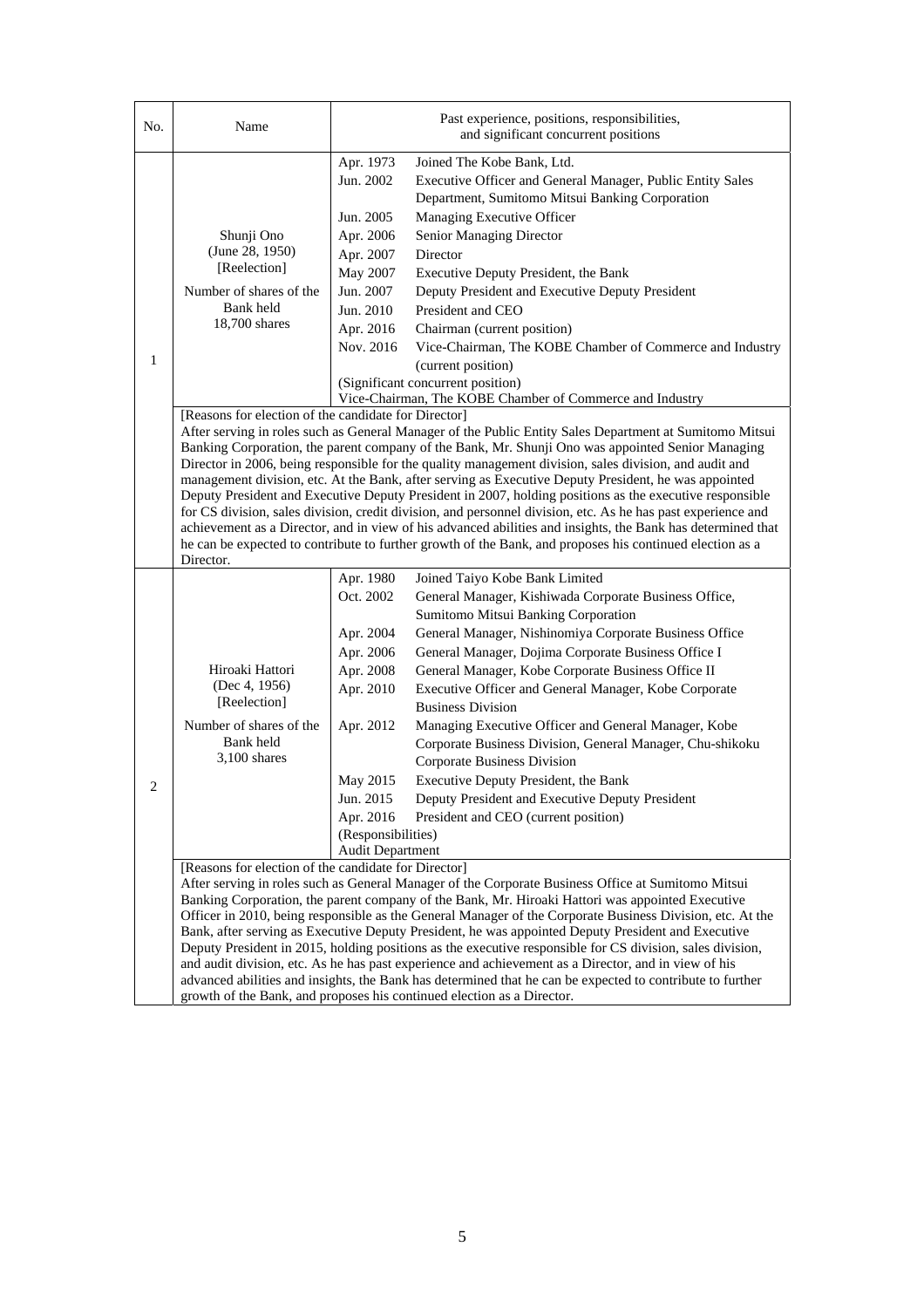| No. | Name                                                                                                                                                                                                                                                                                                                                                                                                                                                                                                                                                                                                                                                                                      | Past experience, positions, responsibilities,<br>and significant concurrent positions                                                                                                                                                                                                                                                                                                                                                                                                                                                                             |  |  |
|-----|-------------------------------------------------------------------------------------------------------------------------------------------------------------------------------------------------------------------------------------------------------------------------------------------------------------------------------------------------------------------------------------------------------------------------------------------------------------------------------------------------------------------------------------------------------------------------------------------------------------------------------------------------------------------------------------------|-------------------------------------------------------------------------------------------------------------------------------------------------------------------------------------------------------------------------------------------------------------------------------------------------------------------------------------------------------------------------------------------------------------------------------------------------------------------------------------------------------------------------------------------------------------------|--|--|
| 3   | Hisashi Yasukuni<br>(Apr. 25, 1957)<br>[Reelection]<br>Number of shares of the<br>Bank held<br>$6.000$ shares                                                                                                                                                                                                                                                                                                                                                                                                                                                                                                                                                                             | Apr. 1981<br>Joined The Hanshin Sogo Bank, Ltd.<br>Jun. 2002<br>General Manager, Kamigori Branch, the Bank<br>Apr. 2004<br>Deputy General Manager, Credit Department I<br>Oct. 2006<br>General Manager, Nishinomiya Branch<br>Executive Officer and General Manager, Head Office Business<br>Apr. 2009<br>Promotion<br>Apr. 2011<br>Managing Executive Officer<br>Jun. 2011<br>Managing Director and Managing Executive Officer (current<br>position)<br>(Responsibilities)<br>Credit Planning Department, Credit Department, Credit Administration<br>Department |  |  |
|     | [Reasons for election of the candidate for Director]<br>After serving in roles such as Executive Officer and General Manager of Head Office Business Promotion<br>of the Bank, Mr. Hisashi Yasukuni was appointed Managing Director and Managing Executive Officer in<br>2011, holding positions as the executive responsible for administrative division, credit division, and<br>corporate consulting division, etc. As he has past experience and achievement as a Director, and in view of<br>his advanced abilities and insights, the Bank has determined that he can be expected to contribute to further<br>growth of the Bank, and proposes his continued election as a Director. |                                                                                                                                                                                                                                                                                                                                                                                                                                                                                                                                                                   |  |  |
| 4   | Tadaharu Ohashi<br>(Nov. 9, 1944)<br>[Reelection]<br>[External]<br>Number of shares of the<br>Bank held<br>$1.100$ shares                                                                                                                                                                                                                                                                                                                                                                                                                                                                                                                                                                 | Apr. 1969<br>Joined Kawasaki Heavy Industries, Ltd.<br>Jun. 2003<br>Senior Vice President<br>Apr. 2005<br>Senior Executive Vice President<br>Jun. 2005<br>President<br>Jun. 2009<br>Chairman of the Board<br>Jun. 2013<br>Counselor (current position)<br>Jun. 2013<br>Director, the Bank (current position)<br>(Significant concurrent position)<br>Counselor, Kawasaki Heavy Industries, Ltd.                                                                                                                                                                   |  |  |
|     | [Reasons for election of the candidate for External Director]<br>Mr. Tadaharu Ohashi has a wealth of experience and a wide range of view as a manager, and is providing<br>appropriate opinions and suggestions as an External Director of the Bank, and the Bank proposes his<br>continued election as an External Director. Additionally, his term of office as External Director of the<br>Bank will be four (4) years at the conclusion of this General Meeting. Furthermore, he has been designated<br>as an Independent Director/Auditor pursuant to the stipulations of the Tokyo Stock Exchange and has been<br>notified to the aforementioned Exchange.                          |                                                                                                                                                                                                                                                                                                                                                                                                                                                                                                                                                                   |  |  |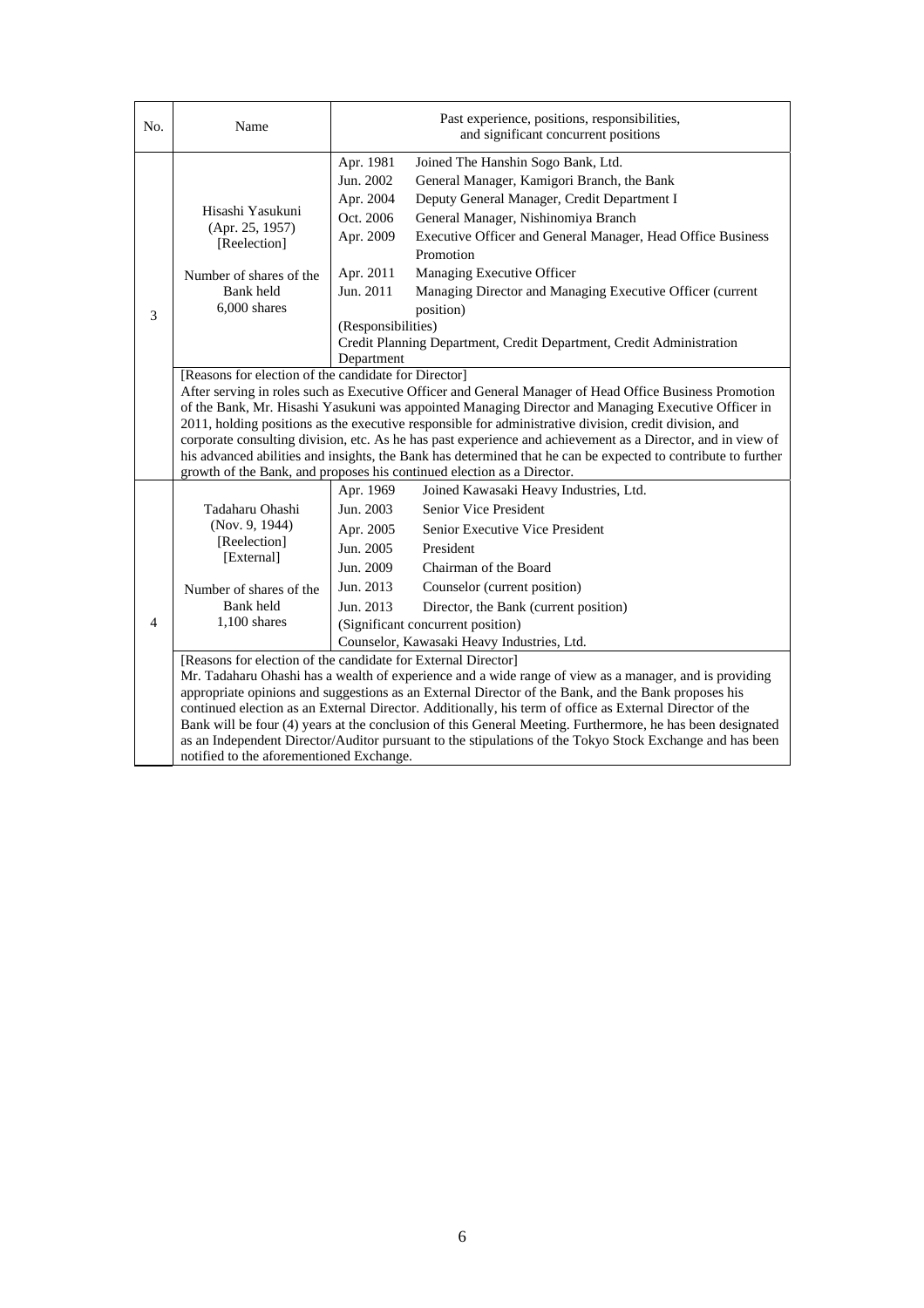| No.    | Name                                                                                                                                                                                                                                                                                                                                                                                                                                                                                                                                                                                                                                                                                                                            |                                                                                                                                                     | Past experience, positions, responsibilities,<br>and significant concurrent positions                                                                                                                                                                                                                                                                                                                                                                                                                                                                                                                                                                                                                                                                                                                                                                                                                                                                                                                                                                                                                                                      |  |  |
|--------|---------------------------------------------------------------------------------------------------------------------------------------------------------------------------------------------------------------------------------------------------------------------------------------------------------------------------------------------------------------------------------------------------------------------------------------------------------------------------------------------------------------------------------------------------------------------------------------------------------------------------------------------------------------------------------------------------------------------------------|-----------------------------------------------------------------------------------------------------------------------------------------------------|--------------------------------------------------------------------------------------------------------------------------------------------------------------------------------------------------------------------------------------------------------------------------------------------------------------------------------------------------------------------------------------------------------------------------------------------------------------------------------------------------------------------------------------------------------------------------------------------------------------------------------------------------------------------------------------------------------------------------------------------------------------------------------------------------------------------------------------------------------------------------------------------------------------------------------------------------------------------------------------------------------------------------------------------------------------------------------------------------------------------------------------------|--|--|
| 5      | Wataru Takahashi<br>(Sep. 6, 1954)<br>[Reelection]<br>[External]<br>Number of shares of the<br>Bank held<br>500 shares                                                                                                                                                                                                                                                                                                                                                                                                                                                                                                                                                                                                          | Apr. 1978<br>Mar. 2002<br>Jul. 2004<br>Aug. 2006<br>Apr. 2011<br>Jul. 2011<br>Apr. 2013<br>Apr. 2013<br>Jun. 2015                                   | Joined Bank of Japan<br>Associate Director-General, International Department<br>Deputy Director-General, International Department<br>Director-General, Institute for Monetary and Economic Studies<br>Senior Research Fellow, Institute for Monetary and Economic<br><b>Studies</b><br>Professor, Research Institute for Economics and Business<br>Administration, Kobe University (seconded)<br>Professor, Faculty of Economics, Osaka University of<br>Economics (current position)<br>Research Fellow, Research Institute for Economics and<br>Business Administration, Kobe University (current position)<br>Director, the Bank (current position)<br>(Significant concurrent positions)<br>Professor, Faculty of Economics, Osaka University of Economics<br>Research Fellow, Research Institute for Economics and Business<br>Administration, Kobe University                                                                                                                                                                                                                                                                        |  |  |
|        | [Reasons for election of the candidate for External Director]<br>Mr. Wataru Takahashi has a wealth of experience and a wide range of views as an academic, and the Bank<br>proposes his continued election as an External Director. Additionally, his term of office as External<br>Director of the Bank will be two (2) years at the conclusion of this General Meeting. Furthermore, he has<br>been designated as an Independent Director/Auditor pursuant to the stipulations of the Tokyo Stock<br>Exchange and has been notified to the aforementioned Exchange.                                                                                                                                                           |                                                                                                                                                     |                                                                                                                                                                                                                                                                                                                                                                                                                                                                                                                                                                                                                                                                                                                                                                                                                                                                                                                                                                                                                                                                                                                                            |  |  |
| 6      | Toshikazu Takeichi<br>(Jan. 1, 1962)<br>[New candidate]<br>Number of shares of the<br>Bank held<br>- shares<br>[Reasons for election of the candidate for Director]                                                                                                                                                                                                                                                                                                                                                                                                                                                                                                                                                             | Apr. 1984<br>Oct. 2003<br>Apr. 2006<br>Apr. 2008<br>Apr. 2012<br>Apr. 2013<br>Apr. 2014<br>Apr. 2015<br>Apr. 2016<br>May 2017<br>(Responsibilities) | Joined Taiyo Kobe Bank Limited<br>General Manager, Itami Corporate Business Office, Sumitomo<br>Mitsui Banking Corporation<br>General Manager, Namba Corporate Business Office II<br>General Manager, Kanda Corporate Business Office I<br>General Manager, Osaka Central Corporate Business Office<br>Executive Officer and Head of Nishinihon Daini Middle Market<br><b>Banking Division</b><br>Executive Officer and Head of Osaka Daiichi Middle Market<br>Banking Division, Head of Osaka Daini Middle Market Banking<br><b>Division</b><br>Executive Officer and Head of Kobe Middle Market Banking<br>Division<br>Managing Executive Officer and Head of Kobe Middle Market<br><b>Banking Division</b><br>Senior Managing Executive Officer, the Bank (current position)<br>Business Administration Department, Corporate Business Department, Region<br><b>Strategy Department, International Business Department</b><br>After serving in roles such as General Manager of the Corporate Business Office at Sumitomo Mitsui<br>Banking Corporation, the parent company of the Bank, Mr. Toshikazu Takeichi was appointed Executive |  |  |
| Notes: | Officer in 2013, being responsible as the General Manager of the Middle Market Banking Division, etc. At<br>the Bank, he was appointed Senior Managing Executive Officer in May 2017, holding positions as the<br>executive responsible for the sales division, etc. As he has a wealth of experience in sales divisions such as<br>General Manager of the Corporate Business Division at Sumitomo Mitsui Banking Corporation, and in<br>view of his advanced abilities and insights, the Bank has determined that he can be expected to contribute<br>to further growth of the Bank, and proposes his election as a Director.<br>No conflict of interest exists between the Bank and the above candidates for Directors.<br>1. |                                                                                                                                                     |                                                                                                                                                                                                                                                                                                                                                                                                                                                                                                                                                                                                                                                                                                                                                                                                                                                                                                                                                                                                                                                                                                                                            |  |  |

2. Of the candidates for Director, Mr. Tadaharu Ohashi and Mr. Wataru Takahashi are candidates for External Director.

3. Liability limitation agreements

To allow for External Directors to fully perform their expected duties, based on Article 427, Paragraph 1 of the Companies Act, the Bank has stipulated in Article 36 of the Articles of Incorporation that the Bank may conclude agreements with External Directors to limit their liability for damages resulting from negligence of duties. As a result, the Bank has currently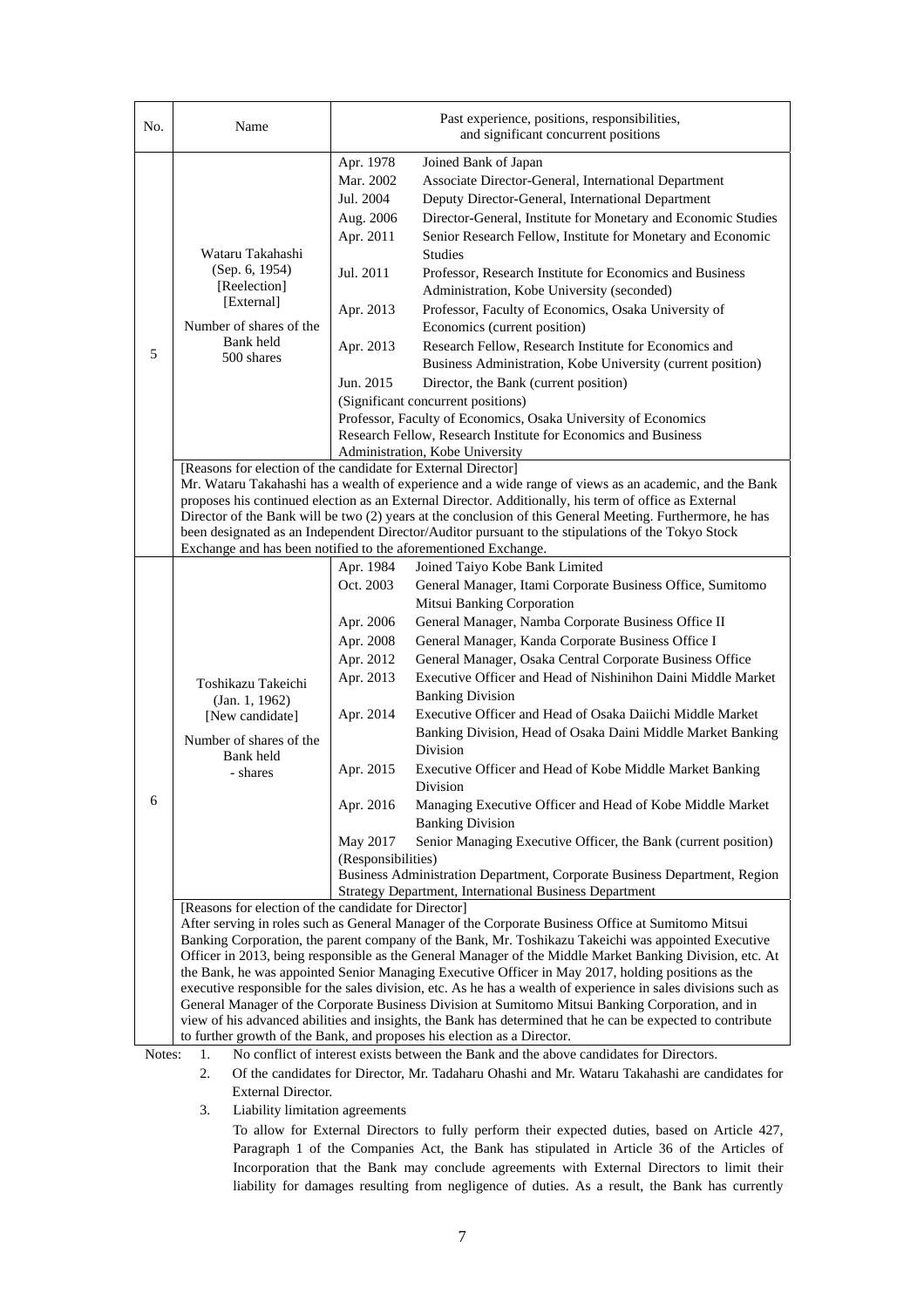concluded a liability limitation agreement with Mr. Tadaharu Ohashi and Mr. Wataru Takahashi, and if they are reappointed as Director, the Bank plans to continue with this agreement. The content of the liability limitation agreement is as follows.

- ・ In the event that negligence of duties by External Directors causes liability damages to the Bank, provided that the External Director was acting in good faith and without gross negligence, the External Director will be liable for maximum damages that are the minimum amount stipulated by Article 425, Paragraph 1 of the Companies Act, and any amounts in excess of this amount shall be exempt.
- 4. Mr. Toshikazu Takeichi is a new candidate for Director.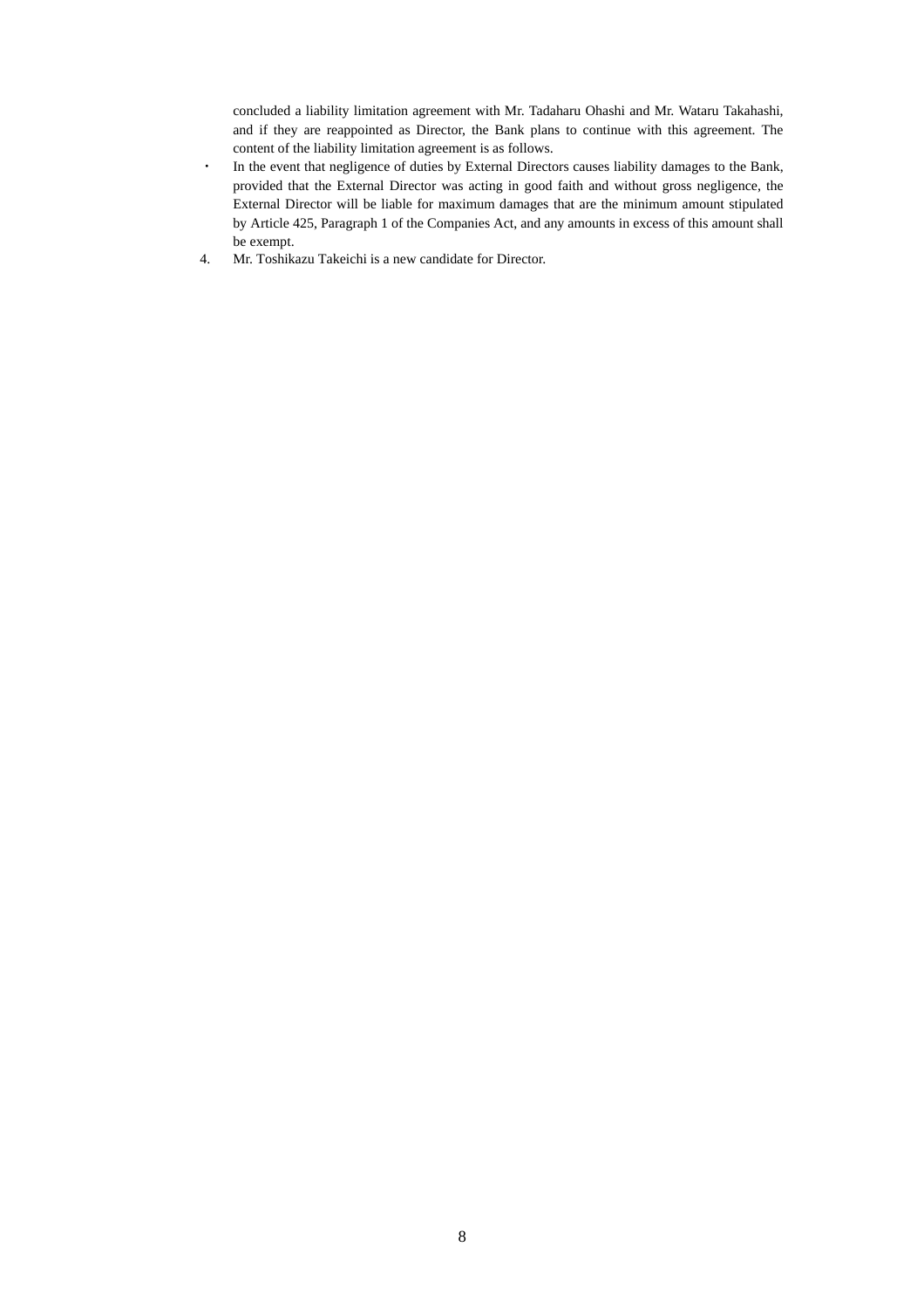### **Proposal No. 3:** Election of Two (2) Corporate Auditors

The term of office of Corporate Auditors: Messrs. Takatsugu Nishimura and Nobuya Amabe will expire at the conclusion of this Annual General Meeting of Shareholders. Accordingly, the election of two (2) Corporate Auditors is proposed. This proposal has received the approval of the Board of Corporate Auditors.

The candidates for Corporate Auditor are as follows:

| No.            | Name                                                                                                                                                                                                                                                                                                                                                                                                                                                                                                                                                                                                                                                                                                                                         | Past experience, positions,<br>and significant concurrent positions                                                                                      |                                                                                                                                                                                                                                                                                                                                                                                                                                                                                                                                                                                                                                                                                                                                                                                                                                                                                         |  |
|----------------|----------------------------------------------------------------------------------------------------------------------------------------------------------------------------------------------------------------------------------------------------------------------------------------------------------------------------------------------------------------------------------------------------------------------------------------------------------------------------------------------------------------------------------------------------------------------------------------------------------------------------------------------------------------------------------------------------------------------------------------------|----------------------------------------------------------------------------------------------------------------------------------------------------------|-----------------------------------------------------------------------------------------------------------------------------------------------------------------------------------------------------------------------------------------------------------------------------------------------------------------------------------------------------------------------------------------------------------------------------------------------------------------------------------------------------------------------------------------------------------------------------------------------------------------------------------------------------------------------------------------------------------------------------------------------------------------------------------------------------------------------------------------------------------------------------------------|--|
| $\mathbf{1}$   | Nobuya Amabe<br>(Jul. 24, 1958)<br>[Reelection]<br>[External]<br>Number of shares of the<br>Bank held<br>900 shares                                                                                                                                                                                                                                                                                                                                                                                                                                                                                                                                                                                                                          | Apr. 1981<br>Apr. 2003<br>Apr. 2004<br>Apr. 2005<br>Mar. 2007<br>Mar. 2009<br>Mar. 2010<br>Apr. 2010<br>Apr. 2013<br>Jun. 2013<br>Apr. 2015<br>Jun. 2016 | Joined Nippon Life Insurance Company<br>Deputy General Manager, Promotion Planning Department,<br>Nissay Dowa General Insurance Co., Ltd.<br>General Manager, Promotion Planning Department<br>General Manager, Planning Department<br>General Manager, Kobe Branch, Nippon Life Insurance<br>Company<br>Deputy Director-General, Marketing Planning Department and<br>International Planning & Operations Department<br><b>Executive Officer</b><br>President, GREAT WALL CHANGSHENG LIFE INSURANCE<br>CO., LTD.<br>Vice President, Nissay Information Technology Co., Ltd.<br>Corporate Auditor, the Bank (current position)<br>President, Nissay Card Service Co., LTD. (current position)<br>Outside Auditor, The Kinki Sharyo Co., Ltd. (current position)<br>(Significant concurrent positions)<br>President, Nissay Card Service Co., LTD.                                       |  |
|                | Outside Auditor, The Kinki Sharyo Co., Ltd.<br>[Reasons for election of the candidate for External Corporate Auditor]<br>Mr. Nobuya Amabe has a wealth of experience and a wide range of view as a manager, and as the Bank<br>believes that he can contribute to securing the soundness of the Bank's management, the Bank proposes his<br>continued election as an External Corporate Auditor. Additionally, his term of office as External Corporate<br>Auditor of the Bank will be four (4) years at the conclusion of this General Meeting. Furthermore, he has<br>been designated as an Independent Director/Auditor pursuant to the stipulations of the Tokyo Stock<br>Exchange and has been notified to the aforementioned Exchange. |                                                                                                                                                          |                                                                                                                                                                                                                                                                                                                                                                                                                                                                                                                                                                                                                                                                                                                                                                                                                                                                                         |  |
| $\overline{c}$ | Masahiko Nishikawa<br>(Oct. 2, 1962)<br>[New candidate]<br>Number of shares of the<br>Bank held<br>1,900 shares<br>[Reasons for election of the candidate for Corporate Auditor]                                                                                                                                                                                                                                                                                                                                                                                                                                                                                                                                                             | Apr. 1985<br>Apr. 2005<br>Jul. 2007<br>Oct. 2008<br>Apr. 2009<br>Apr. 2012<br>Apr. 2014<br>Apr. 2016<br>Apr. 2017                                        | Joined The Hyogo Sogo Bank, Ltd.<br>General Manager, Kobe Kitamachi Branch, the Bank<br>Deputy General Manager, Credit Department<br>Deputy General Manager, Credit Department III<br>General Manager, Corporate Sales Department, Tokyo Branch<br>General Manager, Credit Administration Department<br>Executive Advisor and General Manager, Credit Administration<br>Department<br>Executive Officer and General Manager, Credit Administration<br>Department<br>Advisor (current position)<br>From experience at the Bank in the credit division, corporate sales division, and as Executive Officer and<br>General Manager of the Credit Administration Department, Mr. Masahiko Nishikawa has advanced<br>insights, and as the Bank believes that he can contribute to securing the soundness of the Bank's<br>management, the Bank proposes his election as a Corporate Auditor. |  |

Notes: 1. No conflict of interest exists between the Bank and the above candidates for Corporate Auditors.

- 2. Mr. Nobuya Amabe is a candidate for External Corporate Auditor.
	- 3. Liability limitation agreements

To allow for Corporate Auditors to fully perform their expected duties, based on Article 427, Paragraph 1 of the Companies Act, the Bank has stipulated in Article 44 of the Articles of Incorporation that the Bank may conclude agreements with Corporate Auditors to limit their liability for damages resulting from negligence of duties. As a result, the Bank has currently concluded a liability limitation agreement with Mr. Nobuya Amabe, and if he is reappointed as Corporate Auditor, the Bank plans to continue with this agreement. The content of the liability